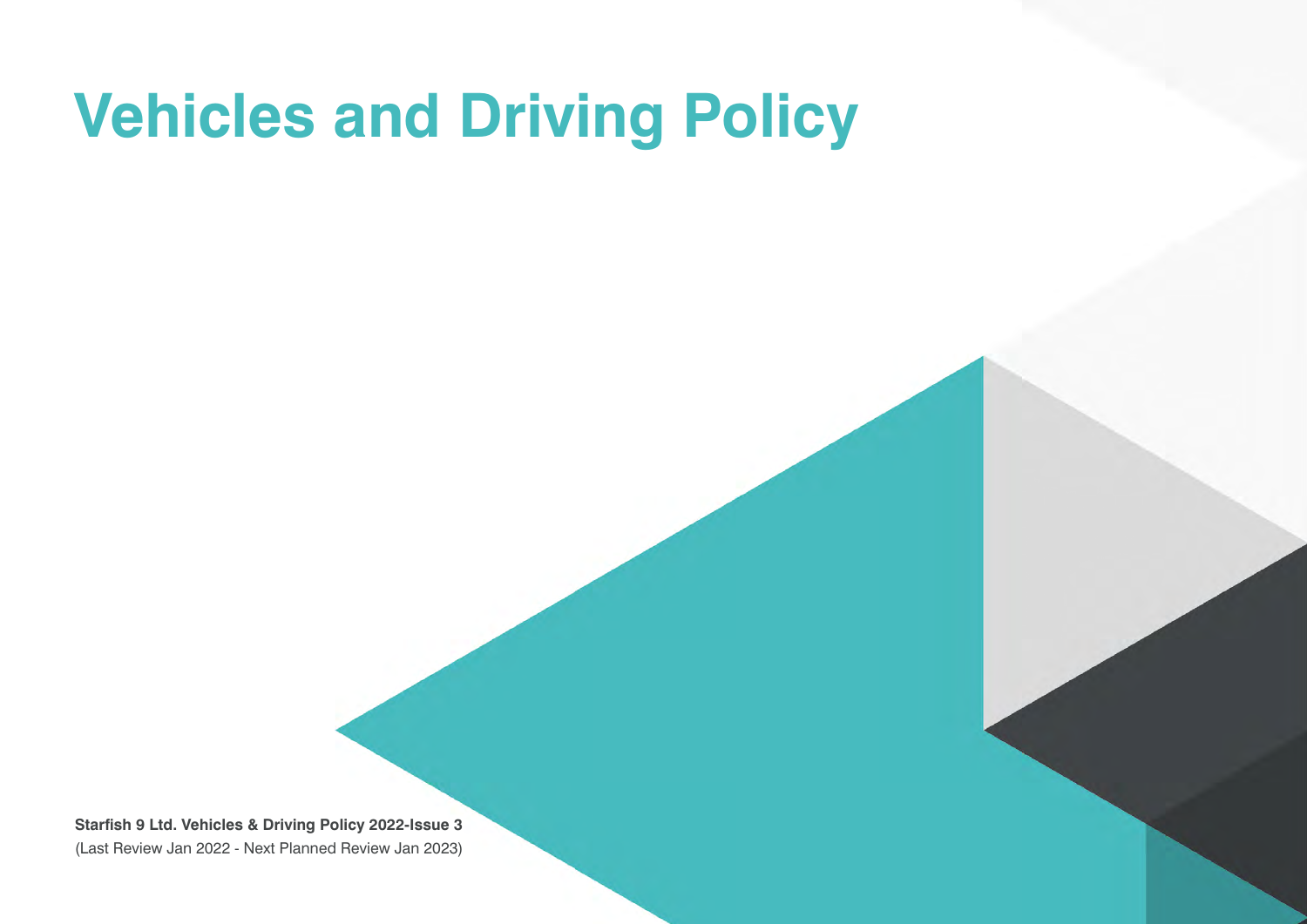# **Vehicles and Driving**

# **What this policy covers**

This policy applies to employees, workers and contractors.

This outlines the Company's expectations and your responsibilities when driving either a vehicle provided by the Company or your own vehicle for business purposes.

It also highlights the actions that you must take to ensure you drive safely and the procedures you must follow in the event of an accident. In addition, it sets out the circumstances in which the Company can recover related costs if you are responsible for an accident or damage to a vehicle provided by the Company.

## **Your responsibilities**

It is your responsibility to ensure that you are familiar with the procedures and that you understand your responsibilities when using a vehicle for business purposes to ensure the vehicle is roadworthy and does not pose a risk to other users. You are also responsible for ensuring your health and safety and that of your passengers and/ or other road users.

#### **Driving whilst carrying out your duties**

To be permitted to drive as part of your duties, you must hold a full and valid driving licence that permits you to drive in the UK.

Prior to driving for business purposes, you are responsible for ensuring that your vehicle is roadworthy. You may also be responsible for completing any checklist relating to the vehicle as instructed by management. Under no circumstances should you drive a vehicle that is not roadworthy, does not have a valid MOT or is illegal to drive.

You are required to drive in a safe, lawful and efficient manner, paying due regard to all traffic and weather conditions. You must use the most direct route when carrying out your duties and you should advise management of any problems or delays that could affect the scheduling for that day.

You must normally be at least 25 years old to be permitted to drive a vehicle belonging to the Company unless otherwise authorised by management.

#### **Mobile phones and driving**

You must not use a mobile phone, including a hands-free phone, while driving. Mobile phones should only be used when the vehicle has been parked in a safe place and the engine has been switched off.

You should divert your phone to voicemail so that messages can be left while you are driving and picked up when it is safe to do so.

#### **Driving under the influence of alcohol or drugs**

You must not drive on business while you are under the influence of alcohol, illegal drugs or prescribed drugs if the prescribed drug has any potential effect on your fitness to drive.

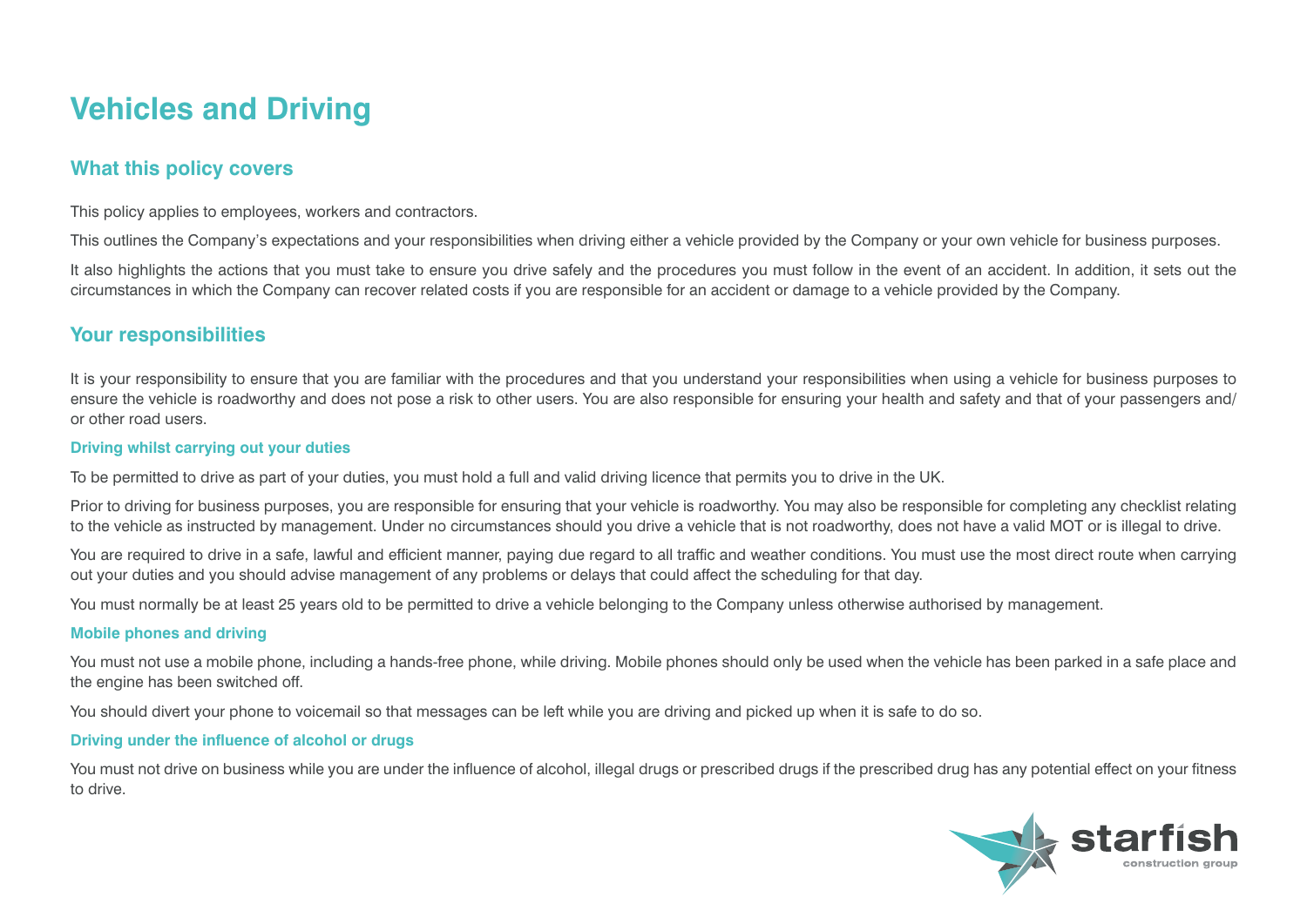#### **Company vehicles**

Any entitlement to drive a vehicle provided by the Company and any provision in respect of payment of private mileage will be set out in your Contract of Employment.

You are not authorised to permit anyone else to drive a vehicle provided by the Company without prior approval from your manager. You are not permitted to carry passengers in Company vehicles except for staff of the Company, unless otherwise agreed with management.

If you are absent from work for any reason, the Company reserves the right to require you to make your Company vehicle available for business use by other staff.

The safety and security of the vehicle, passengers or loads are your responsibility and you must always lock and alarm the vehicle when you leave it unattended.

You must wash and clean your Company vehicle, both inside and outside, as often as is necessary to maintain a smart professional image. Failure to comply may result in the Company arranging for the vehicle to be valeted and deducting the associated costs from your pay.

The Company will normally meet the costs of maintaining and repairing Company vehicles if those costs arise in the course of normal use of the vehicle.

Your are not permitted to use Company vehicles without approval or the private use of our commercial vehicles without prior authorisation. You are not permitted to use the Company's commercial vehicles for personal gain.

If damage to a vehicle provided by the Company is incurred as a result of your negligence or breach of this policy, you will be liable for the total cost of repairing the vehicle, for paying any insurance excess and/or any increase in premiums following a claim as a result of damage to a vehicle provided by the Company. Payments will be deducted from your pay unless an alternative method of payment is agreed with management.

#### **Using your own vehicle when carrying out your duties**

If you use your own vehicle when carrying out your duties, it is your responsibility to ensure that your vehicle is roadworthy and properly taxed and that your vehicle insurance cover extends to business usage.

The Company rules relating to Vehicles and Driving also apply if you drive your own vehicle at any time for the purpose of undertaking your duties You must read, understand and follow these rules.

#### **Vehicle tracking**

You should be aware that all vehicles provided by the Company may be fitted with a tracking system that allows the Company to locate vehicles provided by the Company at any time and to analyse its use.

Interference with the tracking unit is viewed as a gross misconduct offence and will result in disciplinary action up to and including dismissal without notice.

You should be aware that data obtained from the tracking system will be analysed and may be used in any disciplinary proceedings. If evidence of inappropriate use of the vehicle whilst undertaking your duties is obtained, disciplinary action may be taken against you.